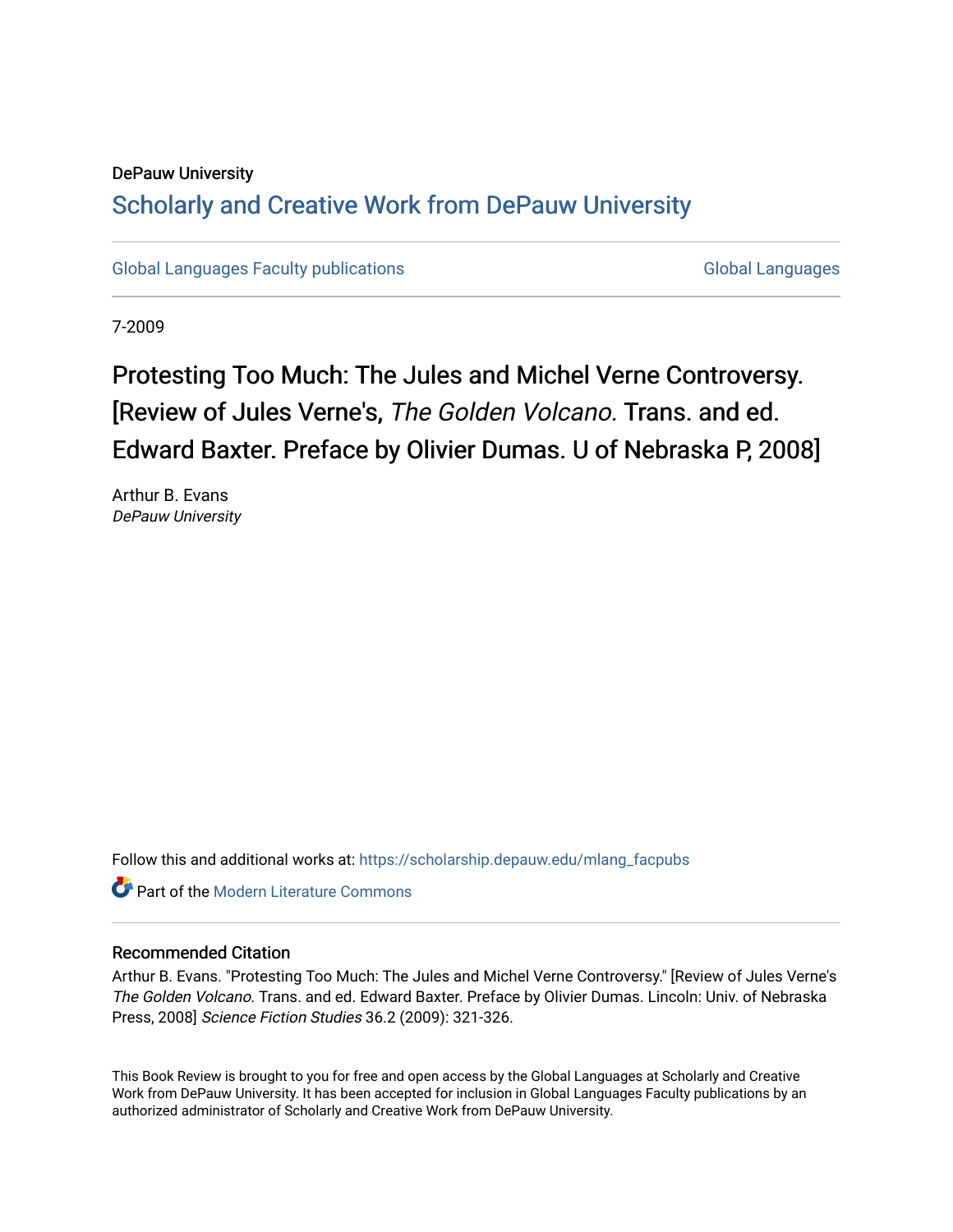# **Science Fiction Studies**

**#108 = Volume 36, Part 2 = July 2009**

**REVIEW-ESSAY**

## **Arthur B. Evans**

## **Protesting Too Much: The Jules vs. Michel Verne Controversy**

**Jules Verne.** *The Golden Volcano***. Trans. and ed. Edward Baxter. Preface by Olivier Dumas. Lincoln: U of Nebraska P, 2008. xiv + 340 pp. \$15.95 pbk.**

**The unusual subtitle of this work, "The First English Translation of Verne's Original Manuscript," warrants some explanation, since it constitutes the very** *raison d'être* **of the book. When Jules Verne died in 1905, he left behind several unpublished novels (titled and untitled, in various states of completion, including** *Paris in the Twentieth Century* **[c.1863], which had been rejected by his publisher Pierre-Jules Hetzel over forty years earlier), a number of short stories, a few plays, and some autobiographical and historical writings. The author's last will and testament clearly stipulated: "I hereby declare all my manuscripts, books, maps, library and papers, without exception, including notes, preliminary drafts, etc. to be the exclusive and immediate property of my son Michel Verne" (Martin 252). Michel, acting as executor of the estate and knowing that they were intended to be part of his father's collection of** *Extraordinary Voyages***, made arrangements with Verne's publisher (Hetzel fils) to have most of these novel manuscripts published posthumously. They subsequently appeared in print from 1906 to 1919. One of them,** *The Golden Volcano***(1906), tells a tale about the Klondike gold rush and the quest of two brothers to locate a mythical gold-filled volcano on the edge of the Arctic Ocean. Not viewed as an especially important novel in Verne's oeuvre, the first and only English translation of this work, by I.O. Evans (no relation), did not appear in print until 1962, in two volumes called** *The Claim on Forty Mile Creek* **and** *Flood and Flame***.** 

**In 1978 during a conference celebrating the 150th year of Jules Verne's birth, respected collector and Verne scholar Piero Gondolo della Riva, who personally owned copies of many of Verne's first-draft manuscripts, dropped a bombshell into**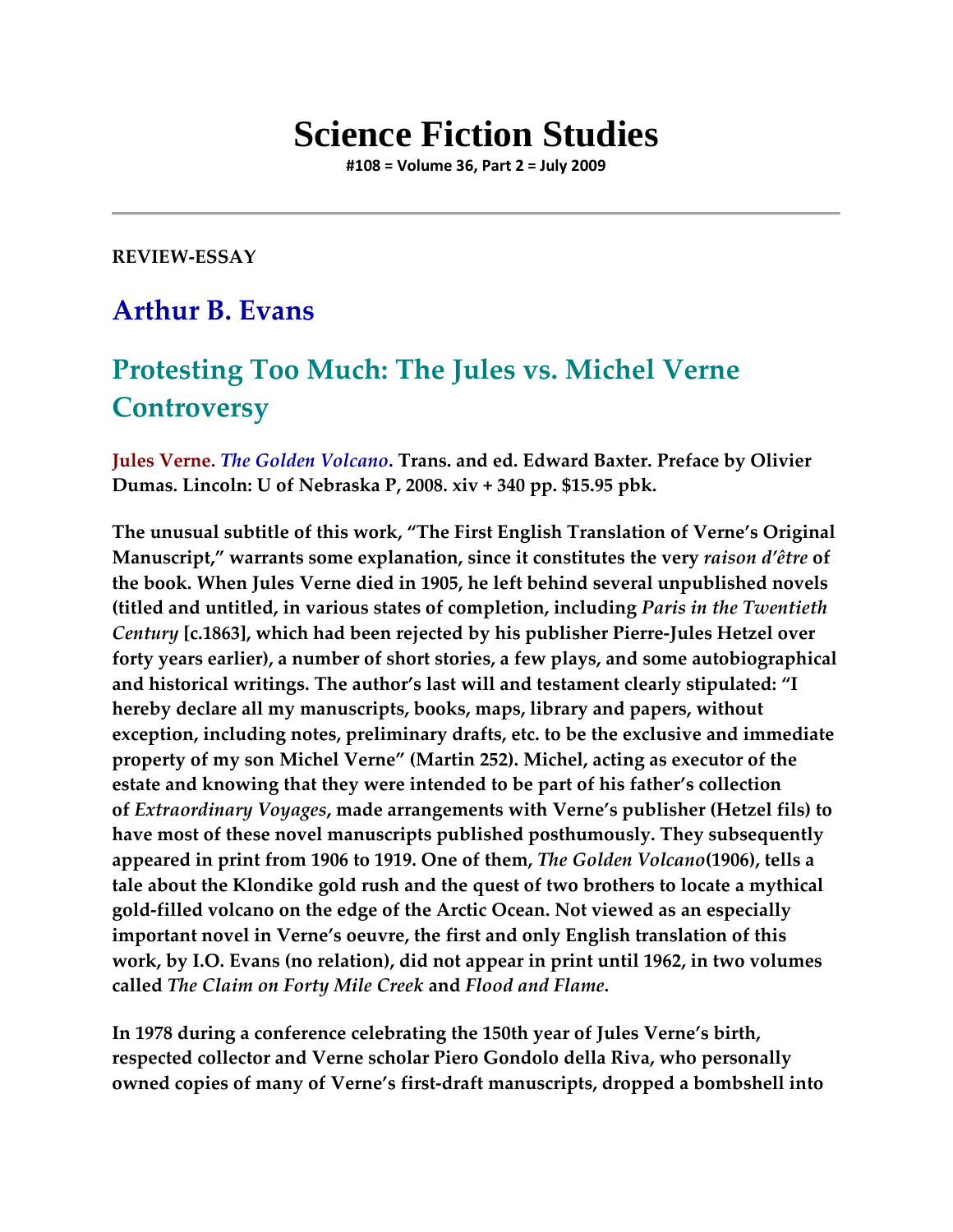**the world of Verne studies when he claimed that Michel had purposefully altered sometimes massively—his father's posthumous works before their publication. Comparing the published versions with the first-draft manuscripts, he showed how Michel had not only corrected inconsistencies and fixed errors in Verne's texts but had also added new chapters, invented characters and episodes, modified plots, reworked style, and actually rewritten his father's first drafts in order to make them richer and more interesting. Among other changes to the manuscript version of** *The Golden Volcano***, for example, were the addition of four chapters including a longer conclusion with a happier ending, a new Irish "servant" character named Patrick, and the replacement of two nuns by two female prospectors who now occupy a more central role in the plot. (Surprisingly, the first name of one of the two principal protagonists of the novel—Summy Skim—was** *not* **changed to Sammy, as one might expect.)1** 

**In the three decades since Gondolo della Riva's revelations, reaction among Verne scholars has been mixed. Many purists have called Michel's tampering with Verne's posthumous works a reprehensible betrayal of trust, one that severely compromised the integrity of Verne's***Extraordinary Voyages***. Olivier Dumas, avid Verne collector, president of the Jules Verne Society in France, and editor of its journal** *Bulletin de la Société Jules Verne***, has been most vociferous in his denunciation of these "tainted" editions. From 1985 through the early 1990s, in order to set the record straight, Dumas and his Society published all available first-draft manuscripts of these works. Each edition features a preface by Dumas strongly condemning Michel's revisions and proclaiming that Verne's first-draft manuscripts are the** *only true, authentic* **versions of these stories. Frederick Paul Walter and Walter James Miller, members of the North American Jules Verne Society, in their own foreword to the "First English Translation of Verne's Original Manuscript" of the novel** *The Meteor Hunt* **(2006), echo this same refrain as they unilaterally denounce the first published version of this novel as a "fraudulent pastiche," "a semiforgery," and a "grotesque distortion" (vii) of Verne's intentions.** 

**Other Verne scholars disagree. They point out that the manuscript versions of these works are, at best, of inconsistent quality and that Michel's changes (if they were all indeed by Michel) often served to improve the readability of his father's rough drafts. French Verne expert Daniel Compère, for example, argues that since the elder Verne always did extensive revisions directly on his proofs, Michel's revised versions are probably much closer to what Jules himself would have produced had he been alive to rewrite his first drafts (62). During the final decade of his life when his eyesight was rapidly failing, Jules often asked Michel to collaborate with him to help bring several of his later novels to publication. So, at least in some cases, it is**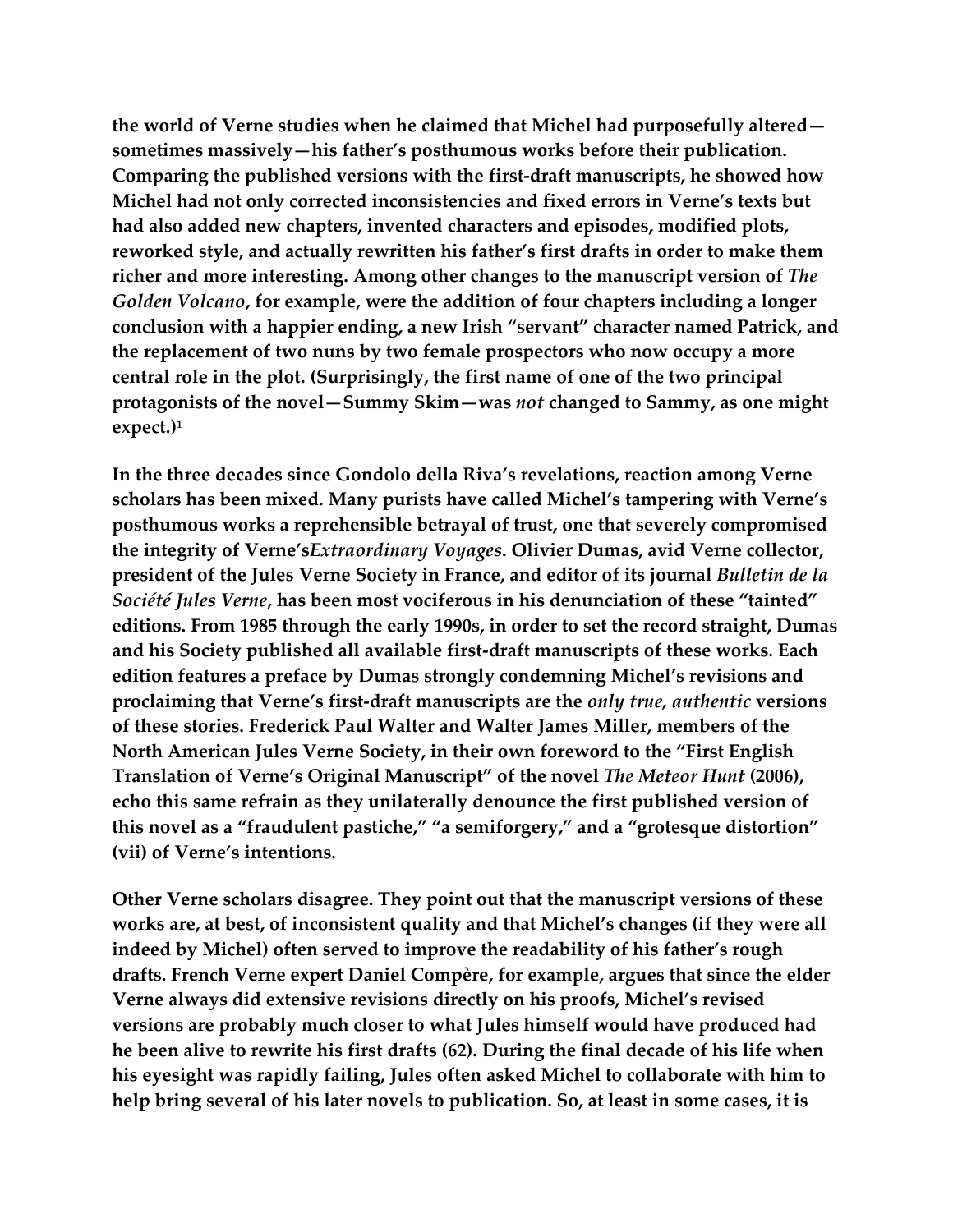**certainly possible that father and son discussed specific revisions to these works before Verne's death. Such is the opinion of Verne's grandson Jean Jules-Verne, who immediately took issue with Gondolo della Riva's claims and argued that, for the text of** *The Golden Volcano***,**

**We have no serious reason at all to affirm that the rewrite is by Michel. And yet you do so "ex cathedra" when it can only be an hypothesis.**

 **That the initial manuscript was modified for the better is not in doubt. But by whom? By Jules who often proceeded in this way or by Michel after some conversations that he had had with him?**

 **And which manuscript was submitted to Hetzel? Surely not the first.... (90)**

**Further, as noted Verne biographer and translator William Butcher has stated, "Michel's action in revising the works would seem justified by the standards of the time" (***Jules Verne* **298). And in his introduction to the "First English Translation of Verne's Original Manuscript" of Verne's***Lighthouse at the End of the World* **(2007), Butcher offers his own assessment of the Jules vs. Michel controversy, saying: "Most critics have taken on trust Dumas's claim of the literary superiority of Jules's version[s]. However, his arguments have often been one-sided and indeed tendentious.... [I]n the case of** *Lighthouse***, I consider ... Michel's changes on balance [to be] improvements of the book" (xix-xx).** 

**The preface included in** *The Golden Volcano* **presently under review is a translated reprint of Olivier Dumas's preface to the French edition, published in 1989. In it, as one might expect from the above, Dumas uniformly castigates Michel's revised version of the novel and praises the efforts of the French Jules Verne Society for rescuing Verne's true voice: "Today Jules Verne can finally express himself, cleansed of the slag that disfigured his work" (xiii). Reading the first-draft manuscript, according to Dumas, "restores the novel's power and beauty, and all its purity" (xiii). It is clearly evident that Dumas's preface does not (and has no desire to) present an objective comparison of the two versions of this story. Unrelentingly hyperbolic and one-dimensional in its judgments, Dumas's preface is also prone to silly statements such as the following:**

**At the end of the eighteenth [sic] century, when getting rich was the goal of the entire middle class, it required a certain audacity to attack the Golden Calf, the capitalists' god. This burden probably compelled Verne to postpone the publication of his novel and explains some of the changes introduced by his son and Jules Hetzel, who were frightened by the writer's contempt for the "vile metal" and afraid that it might have**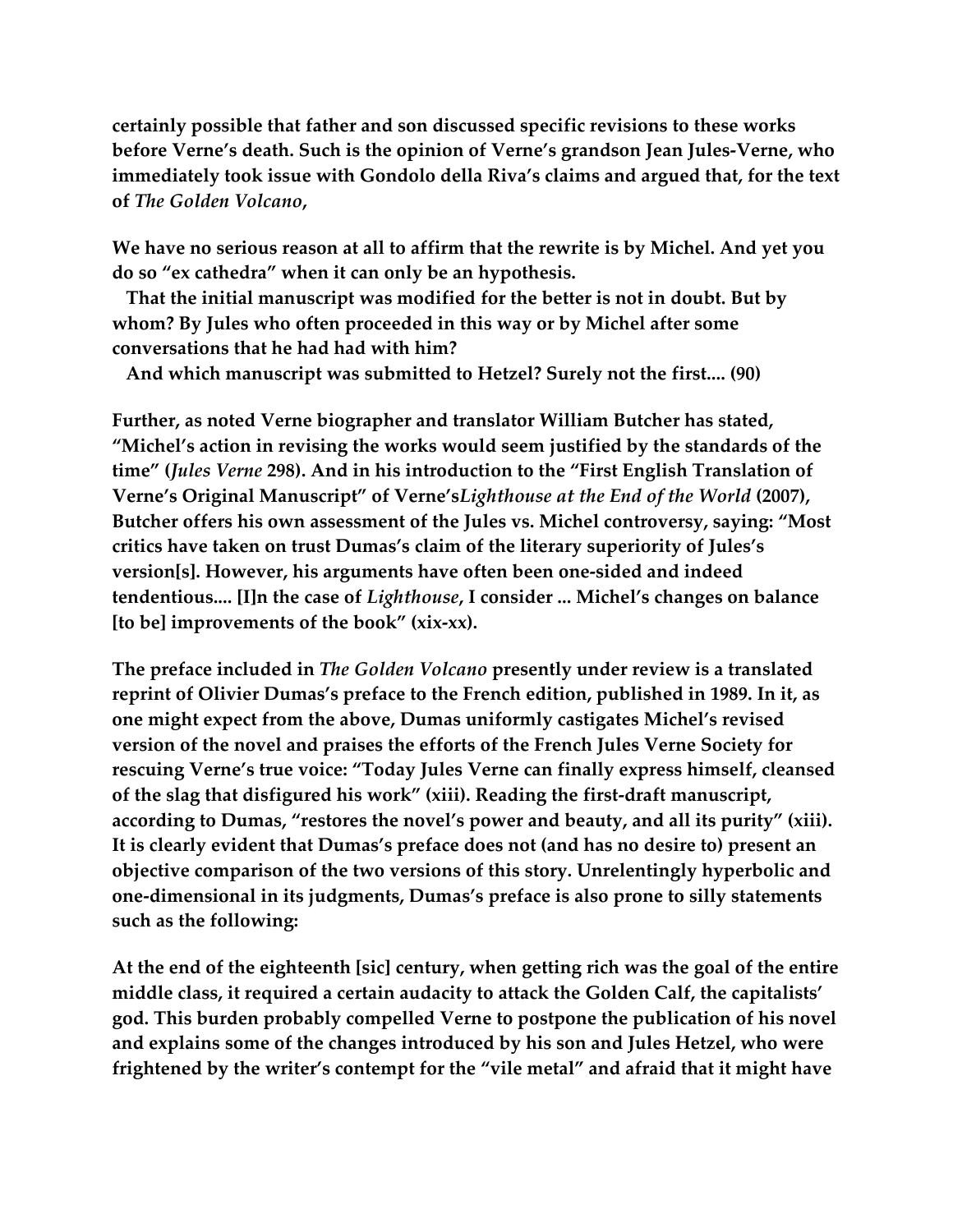**a negative effect on book sales. (ix-x)**

**Apart from the (translator's) error in writing "eighteenth" for "nineteenth," Dumas's blithe generalizations about the nature of** *fin-de-siècle* **French society and his ensuing assumptions about the personal motives of Verne, his son, and Hetzel regarding the novel's content and its publication schedule are obviously a preposterous stretch.** 

**Also difficult to reconcile is Dumas's repeated insistence that Verne's first draft "did not need to be corrected or altered. But that was the fate in store for it. The manuscript of** *The Golden Volcano* **is a finished text" (viii-ix). Especially when Dumas then goes on to reassure the reader later in the same paragraph that "We have corrected mistakes as the author would have done.... This new edition has been revised and corrected" (ix). There is a fundamental inconsistency in an argument that condemns all changes to Verne's original manuscripts as inherently sacrilegious and then takes credit for making certain corrections to them.** 

**The "inconvenient truth" of the entire matter boils down to this: some of Michel Verne's modifications to his father's posthumous works were good, some were bad, and some were bad because they were too good.**

**On one level, "good" and "bad" can be defined according to whether the changes were editorial or authorial. If Michel had limited himself to editing Verne's manuscripts—correcting errors, polishing style, reducing inconsistencies and repetitions, and perhaps even adding a (brief) passage or chapter to flesh out an existing theme or character (as Jules no doubt would have done himself during his proofing)—then the blow-up about the authenticity of these works would never have occurred. It was when Michel chose instead to replace his father as** *author* **of these stories—changing plots, adding characters, shifting the ideology, or (as in the case of the short story "In the 29th Century: The Day of an American Journalist in 2889" and even perhaps** *The Thompson Travel Agency***) attributing to his father a story that Michel himself had written in its entirety—that the problems begin. After all, in his publishing contract with Hetzel, Michel had agreed to "make the revisions and corrections that were necessary to each of these volumes and** *to do his best to preserve the character that his father had given to these works* **in order to maintain the series for the use of Jules Verne's public" (Gondola della Riva 76; emphases added). Judged from this point of view, Michel's sin was to change the basic***character* **of Verne's final narratives.** 

**If all this is true, then one might argue further that many of the revisions authored by**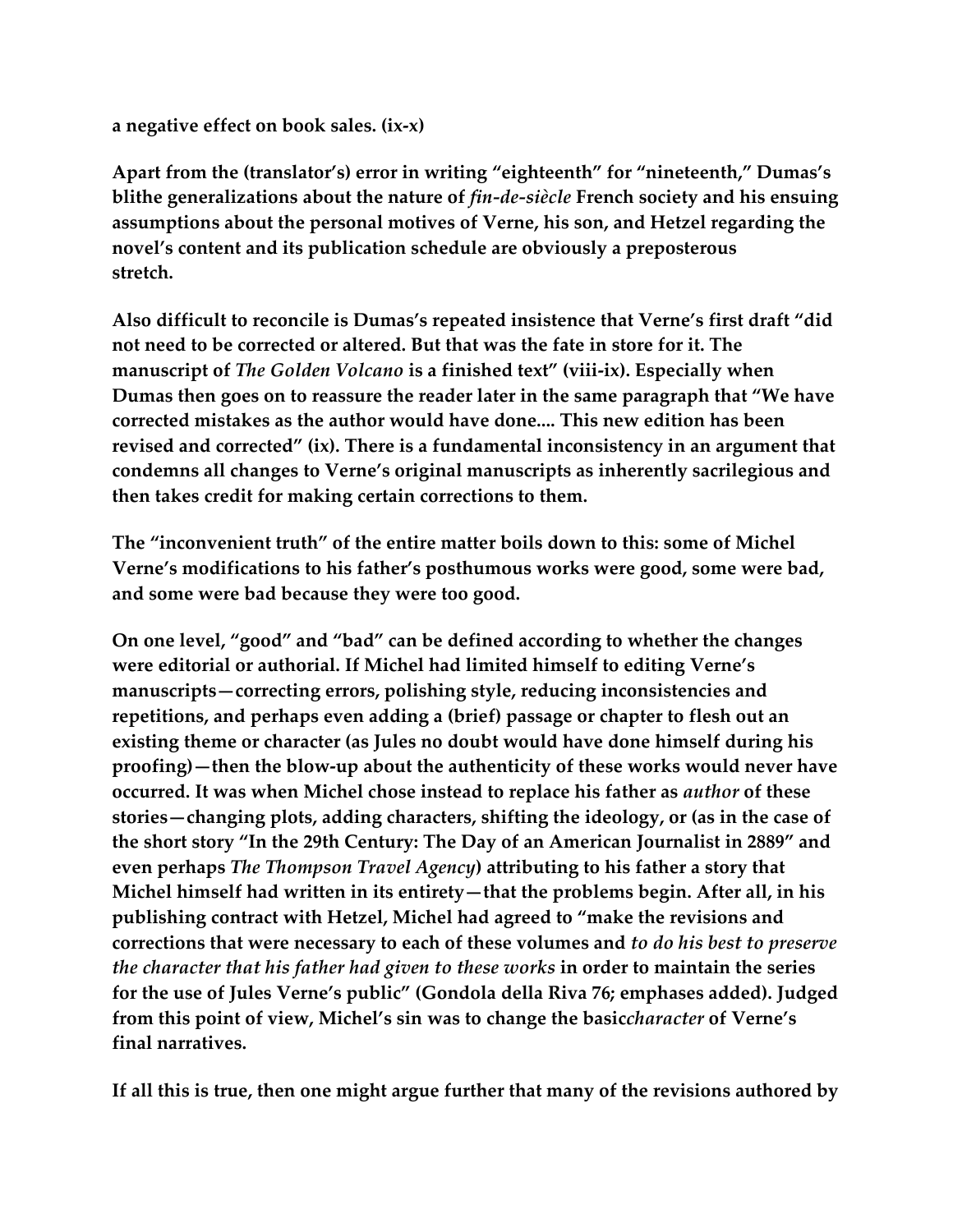**Michel were** *too good* **to be late Verne. In my opinion, the eccentric scientist-inventor Zephyrin Xirdal (despite his admittedly unVernian sci-fi ray-gun) and the malapropism-prone servant Mrs. Mitz are wonderful comic additions to an otherwise rather dour** *The Meteor Hunt***. Most readers would agree that Michel's version of** *The Survivors of the Jonathan* **(1909) is an infinitely better novel (despite its contradiction of the conservative political and religious leanings of the aged Verne) than the manuscript-based version called** *Magellania* **(2002). Of the latter, Verne scholar Brian Taves reports that it "reads like an outline rather than a polished book.... Too often the narrative is told, rather than shown through characters and events—and Michel's determination ... to 'flesh out' these limitations of the novel is understandable" (233). And in the case of the newly translated manuscript-based** *The Golden Volcano* **under review here, I was disappointed to see the intelligent and strongly feminist characters of Jane and Edith Edgerton disappear from the story (replaced by two pathos-producing nuns), the humorous native guide Neluto reduced to the stereotype of the taciturn and "eagle-eyed" Indian scout (xii), and the conclusion of the novel made to end all too abruptly, as if Verne had suddenly become tired of telling the tale or had simply run out of creative gas. As Piero Gondolo della Riva himself observed in 1978 when describing the dramatic differences between Verne's late versus posthumous novels:**

**The issue of the authenticity of Jules Verne's posthumous works first arose because of reasons of style. When reading in chronological order the** *Extraordinary Voyages* **... one could not help noticing that several of them from 1895 to 1905 often exhibit a certain sluggishness, an absence of action or of originality.... [Some] are almost unreadable today and, to the readers of the time, they must have already seemed less interesting than those that preceded them.**

 **On the other hand, when reading Jules Verne's posthumous works, one is immediately struck by the richness of the ideas and themes to be found therein. (73- 74)**

**So, in this case, Michel's sin was not only in supplanting the authorial voice of his father and in changing the basic character of his works; it was also in daring to write** *better* **than Verne père. There is some irony to this state of affairs. But, of course, in literary studies as well as in the collector's marketplace, the quality of the writing will always be trumped by the authenticity of the writer. Even a poorer story that is "pure" Verne will invariably be perceived as having more value (canonical, economic) than a richer story that is "hybrid" Verne. There can be no compromise.2** 

**Apart from a few glitches here and there, the translator of this edition of** *The Golden*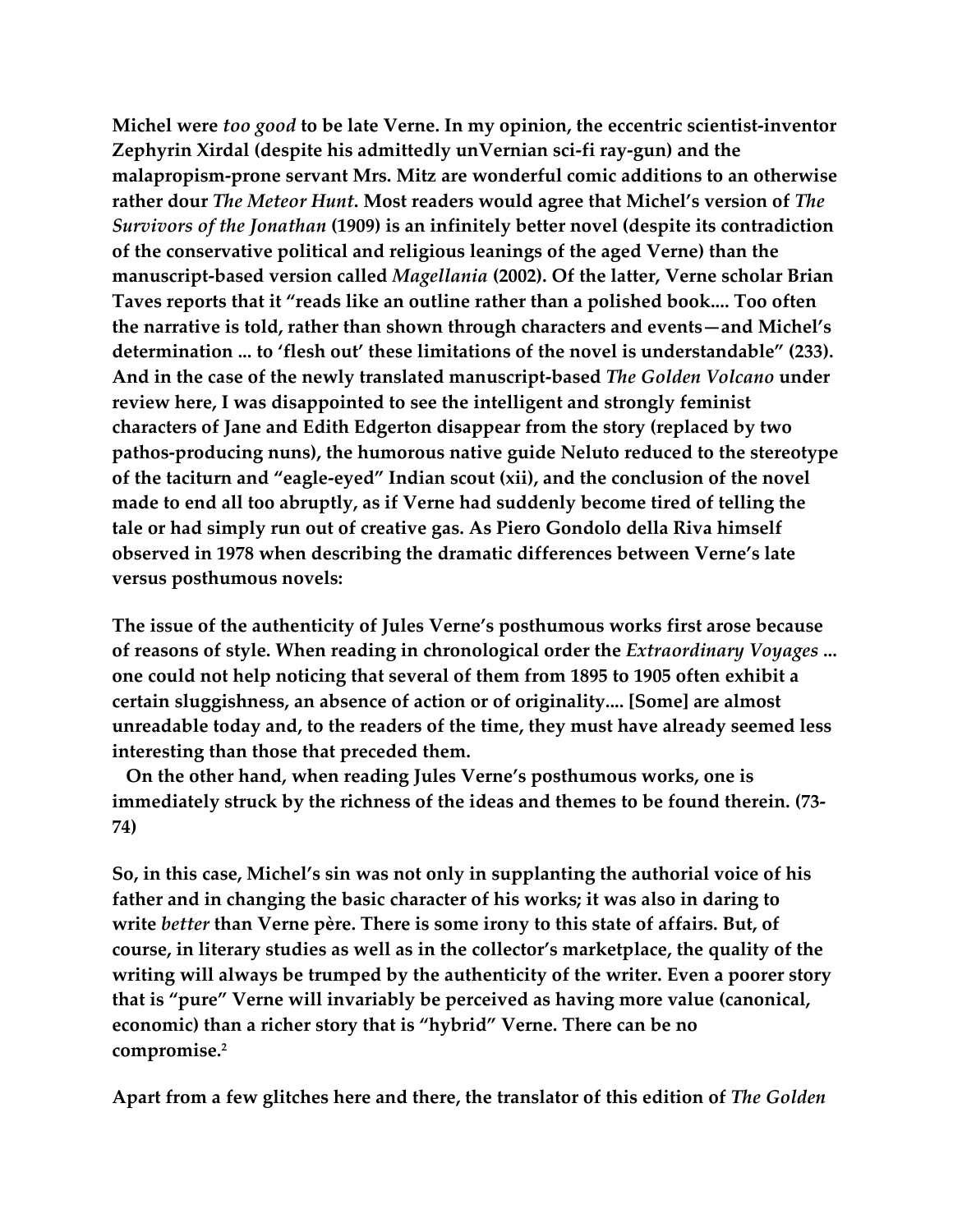*Volcano***, Edward Baxter, does a fine job of rendering Verne's (sometimes** *négligé***) prose into readable narrative. The Notes at the end of the volume, however, are quite disappointing and rarely add useful information. Most are tediously descriptive rather than analytical—pointing out repeated errors in Verne's spelling or his many lapses in plot coherence or how he incorrectly calculated distances, etc.** 

**As can probably be surmised from the above, I have to admit to being deeply ambivalent about this book. As a scholar of Verne, I must recommend this version of** *The Golden Volcano***. As a reader of Verne, I cannot. Having read both versions, I must confess that I prefer the "tainted" one, the "un-PC" one, the one that has already begun to be systematically excised from the Verne canon. (See the up-to-date Jules Verne Bibliography on the most respected website devoted to the author at [<http://jv.gilead.org.il/biblio/voyages.html>](http://jv.gilead.org.il/biblio/voyages.html) where** *all* **of Verne's posthumous novels have now been expunged from the "official" list of his** *Extraordinary Voyages***.) As the first-draft manuscripts rapidly become the standard versions for these novels in Verne's oeuvre, it is not hard to predict that Michel's originally published editions will soon be forever doomed to a dark corner of literary history. When the cleansing is complete, some will surely proclaim, "Justice has been done!" I will quietly sigh, "More's the pity."**

#### **NOTES**

**1. The most important changes made to the other posthumous works (when compared to the first-draft manuscripts) are as follows:**

*The Meteor Hunt* **(1907): four new chapters added and at least one new character;** *-The Danube Pilot* **(1908): three new chapters added, one new character, and a new title (original:** *The Lovely Yellow Danube***);**

**-***The Survivors of the Jonathan* **(1909): sixteen new chapters added, along with many new characters, episodes, and a new title (original:** *In Magellania***);**

**-** *The Secret of Wilhelm Storitz* **(1910): rewritten to take place in the eighteenth century instead of at the end of the nineteenth, with a different conclusion; -** *Yesterday and Tomorrow* **(1910): most of the short stories appearing in this collection were substantially altered; one of them, "In the 29th Century: The Day of an American Journalist in 2889," was authored entirely by Michel (with his father's help) and published in the British magazine** *The Forum* **in 1889; another, "Eternal Adam," a posthumous story (original title:** *Edom***), was no doubt a product of their collaboration as well;**

**-** *The Amazing Adventure of the Barsac Mission* **(1919): the "final" novel of the** *Extraordinary Voyages* **series, written entirely by Michel from his father's notes for a novel to be called** *Study Trip***.**